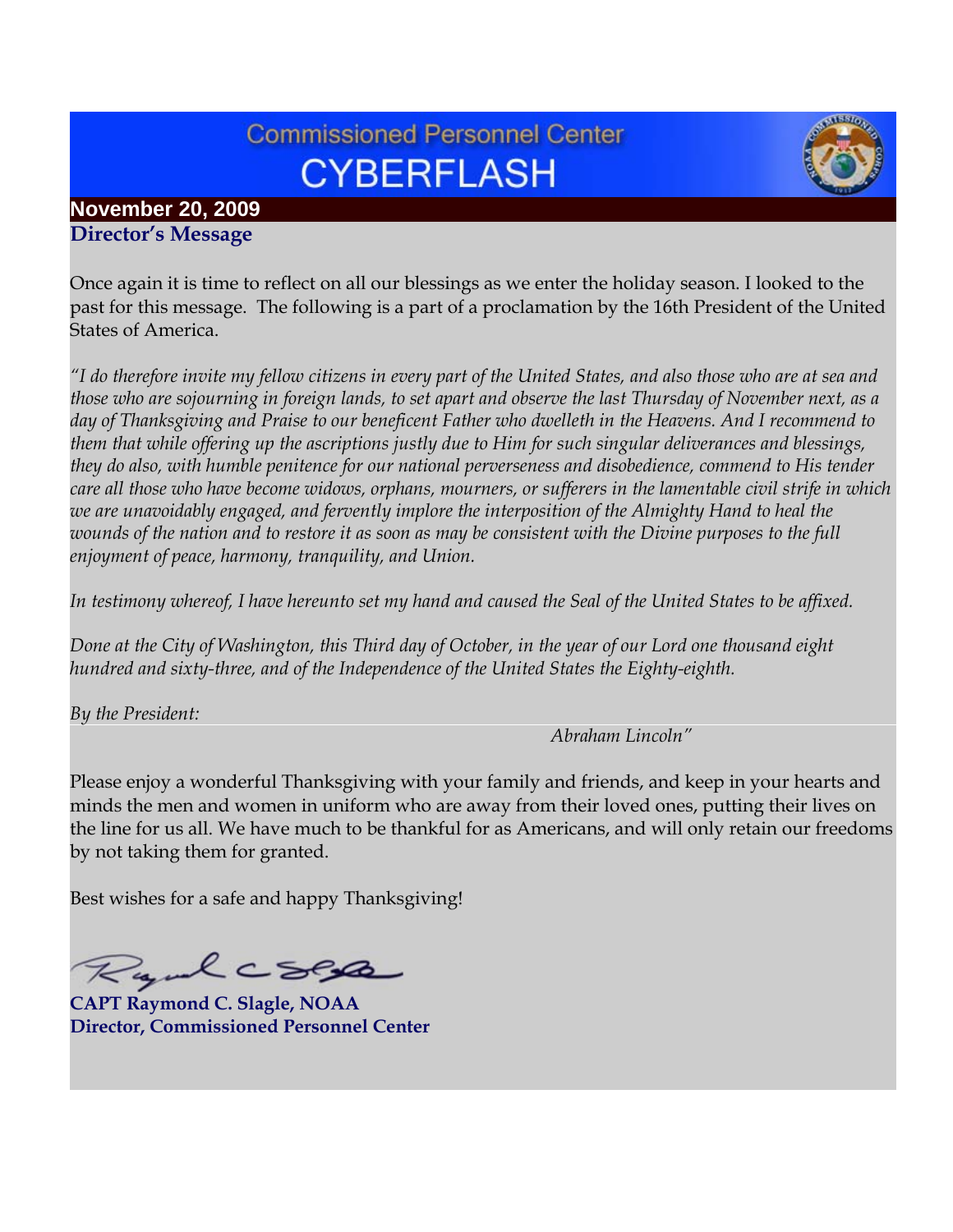# **Announcements**

## **Record Management**

CPC is implementing a new system to improve officer record data management. This database is only populated with verifiable documentation on record. The Officer Personnel Management Division (OPMD) has completed a review of every officer's PCS Assignment History and has sent individual messages to those whose physical record, for whatever reason, was found incomplete. Please review the Assignment History portion of your OPF Online and contact ENS Prestcott with any issues. ENS Prestcott will start a review of the TDY section next week which will only include temporary assignments that effected pay and awards. Therefore, the TDY section may not reflect every temporary duty an officer has completed. Other TDYs, such as for training, recruiting, or operational support are documented elsewhere as appropriate (i.e. training folder, service report, or OER). TDY orders must have been endorsed with detach and report dates and signatures in order for it to be considered valid and included in the OPF. All officers must remember to obtain the detaching and reporting signature and date for each PCS and TDY completed. These must be submitted to CPC upon completion. We require that all officers who have submitted documents without the required endorsement have them signed and resubmitted. Patience and cooperation are greatly appreciated during this period of change and improvement.

# **Leadership and Management Training for Mid-Grade Officers**

As part of implementing the NOAA Corps Leadership Development Education strategy, CPC has arranged for two groups of ~30 officers to attend a 5-day Leadership and Management class at the National Weather Service Training Center in Kansas City, MO. The intent of this training is to provide mid-grade officers, particularly ship Executive Officers and Aircraft Commanders, with leadership training and tools to assist with the demands of managing and leading people. The course includes self assessment exercises and covers topics such as communications, decision making, situational leadership, motivation, professional development, and leadership case study.

Officers selected for session 1 (Dec 14-18) have been notified by email. The list for session 2 (Feb 1- 5) is still being finalized. Selections were based on a combination of: current/near future sea assignment, nomination by Line Office Liaison, lineal number, and past opportunity for formal training or developmental assignment at HQ. If this program is successful, CPC will pursue funding to provide this training to more officers in the future.

Please contact CDR Jon Swallow if you have any questions.

# **NOAA Association of Commissioned Officers Awards**

The NOAA Association of Commissioned Officers administers the annual Junior Officer of the Year, Science, and Engineering awards. The ACO recognizes the wide range of accomplishments

**\_\_\_\_\_\_\_\_\_\_\_\_\_\_\_\_\_\_\_\_\_\_\_\_\_\_\_\_\_\_\_\_\_\_\_\_\_\_\_\_\_\_\_\_\_\_\_\_\_\_\_\_\_\_\_\_\_\_\_\_\_\_\_\_\_\_\_\_\_\_\_\_\_\_\_\_\_\_**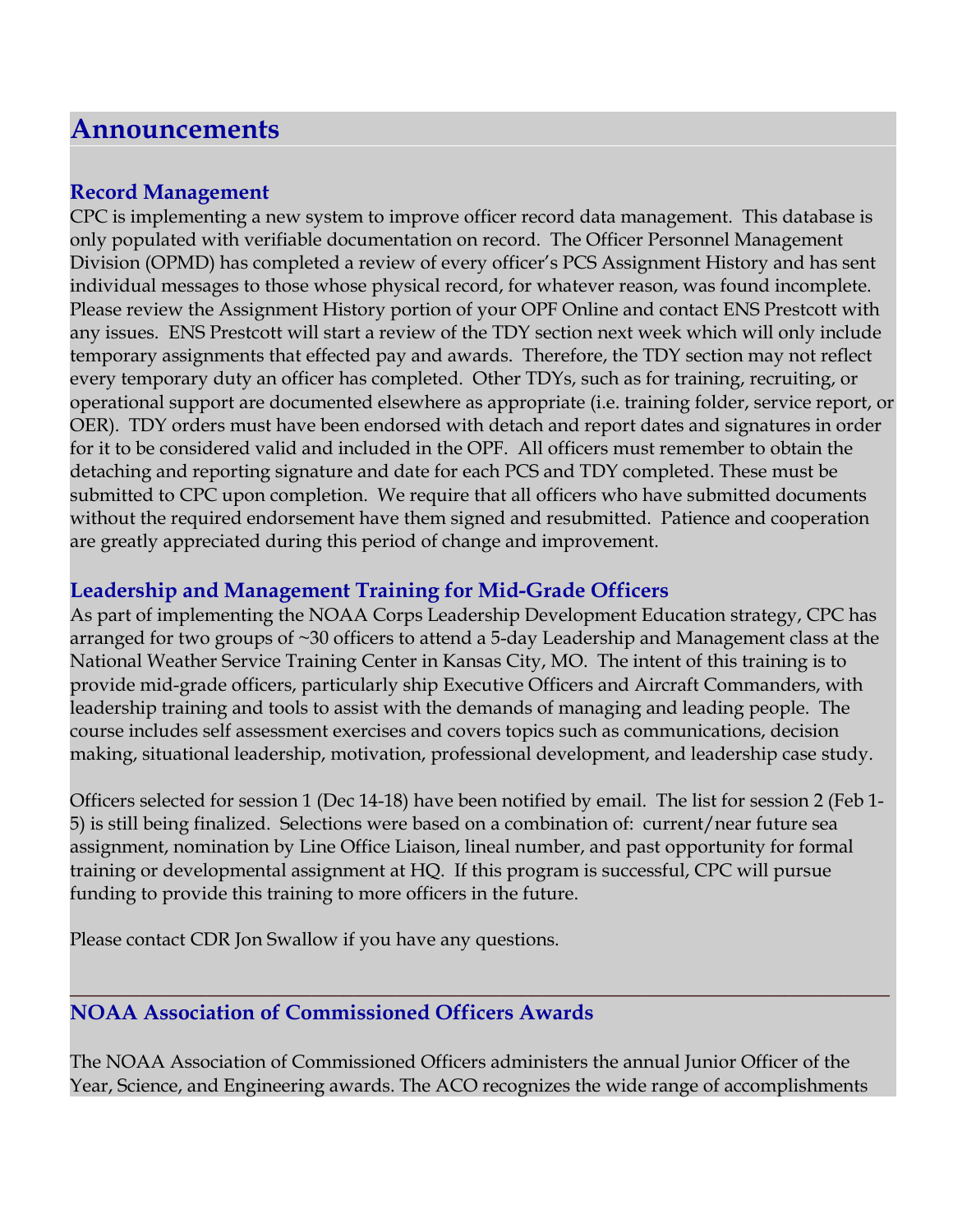and contributions of NOAA's uniformed personnel, and encourages all commands to consider nominating officers for these honors. Nominations for the 2009 awards are due on December 4, 2009.

#### **Junior Officer of the Year**

This award is presented annually to a single NOAA Corps officer, below the grade of lieutenant commander, for outstanding contributions to NOAA, outstanding performance, and/or the positive reflection cast upon the Corps. NOAA Corps officers who are promoted to lieutenant commander during the calendar year are eligible for the award.

#### **Science Award**

The ACO Science Award recognizes officers who make outstanding scientific contributions which distinguish them above their peers. All NOAA Corps officers and members of other uniformed services assigned, detailed, or attached to NOAA are eligible.

#### **Engineering Award**

The ACO Science Award recognizes officers who make outstanding engineering contributions which distinguish them above their peers. All NOAA Corps officers and members of other uniformed services assigned, detailed, or attached to NOAA are eligible.

#### **Nomination Procedure**

A nomination for a NOAA ACO award shall consist of at least two pages. The first page shall be a cover memo addressed to the National ACO, stating the name, grade, billet title, and job description of the nominated officer. The following page(s) shall be the personal comments of the nominator, which reflect the basis for the nomination. Nominations should include a detailed description of the officer's duties and accomplishments, and the positive impact of those achievements on the Agency and the Service.

All commands and field offices are encouraged to submit officer nominations for these awards. Candidates for Junior Officer of the Year must be nominated by a supervisor in their chain of command, while the Science and Engineering awards nominations may be made by the supervisor or any commissioned officer. Please submit nominations via e-mail to [gregory.bass@noaa.gov](mailto:gregory.bass@noaa.gov) and [ricardo.ramos@noaa.gov,](mailto:ricardo.ramos@noaa.gov) by COB December 4, 2009. In the nomination email please have the supporting files attached as .PDF or readable by Microsoft Word.

The subject line of the nomination email should be Junior Officer of the Year, Science Award, or Engineering Award, as appropriate. This will assist the selection committee with accurate tracking and sorting of the nominations.

Junior officers with civilian supervisors are encouraged to forward them this information.

For more information on the awards please refer to the NOAA Corps Directives on Awards (pages 20 through 22).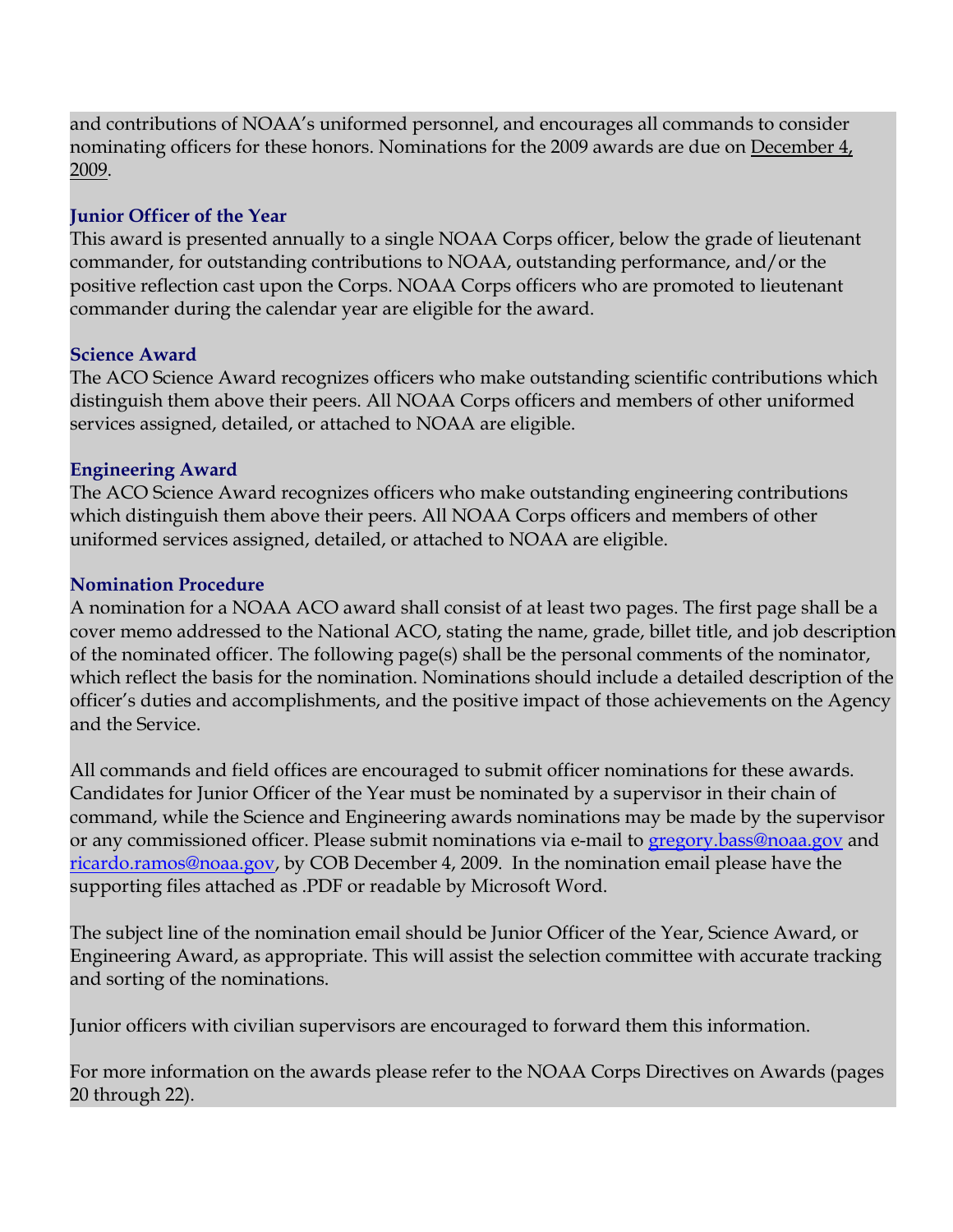[http://www.corpscpc.noaa.gov/procedures/corps\\_directives/chapter\\_12/ncd\\_ch12part7.pdf](http://www.corpscpc.noaa.gov/procedures/corps_directives/chapter_12/ncd_ch12part7.pdf)

**\_\_\_\_\_\_\_\_\_\_\_\_\_\_\_\_\_\_\_\_\_\_\_\_\_\_\_\_\_\_\_\_\_\_\_\_\_\_\_\_\_\_\_\_\_\_\_\_\_\_\_\_\_\_\_\_\_\_\_\_\_\_\_\_\_\_\_\_\_\_\_\_\_\_\_\_\_\_**

# **Upcoming Uniform Awards Board**

December 08, 2009 January 12, 2010 February 09, 2010 March 09, 2010 April 13, 2010

## **Approved Retirements/Resignations/Separations**

The following officers have approved retirements, resignations, or separations. Be sure to thank them for their service to NOAA and nation and wish them the best the next time you see these officers!

**\_\_\_\_\_\_\_\_\_\_\_\_\_\_\_\_\_\_\_\_\_\_\_\_\_\_\_\_\_\_\_\_\_\_\_\_\_\_\_\_\_\_\_\_\_\_\_\_\_\_\_\_\_\_\_\_\_\_\_\_\_\_\_\_\_\_\_\_\_\_\_\_\_\_\_\_\_\_**

**\_\_\_\_\_\_\_\_\_\_\_\_\_\_\_\_\_\_\_\_\_\_\_\_\_\_\_\_\_\_\_\_\_\_\_\_\_\_\_\_\_\_\_\_\_\_\_\_\_\_\_\_\_\_\_\_\_\_\_\_\_\_\_\_\_\_\_\_\_\_\_\_\_\_\_\_\_\_**

| CAPT Steven R. Barnum           | January 1, 2010 |
|---------------------------------|-----------------|
| <b>LCDR</b> Geoffrey S. Sandorf | March 1, 2010   |
| CDR Andrea M. Hrusovsky         | April 1, 2010   |
| <b>LCDR Andrew A. Hall</b>      | May 1, 2010     |
| LCDR James A. Bunn, II          | June 1, 2010    |

# **On the Horizon**

| Nov 30-Dec 19, 2009    | B-School for BOTC 113, Kings Point, NY            |
|------------------------|---------------------------------------------------|
| Nov 30-Dec 12, 2009    | C-School for BOTC 112, Seattle, WA                |
| $\vert$ Jan 4-23, 2010 | B-School for BOTC 114, Session 1, Kings Point, NY |
| Jan 14 - Feb 3, 2010   | B-School for BOTC 114, Session 2, Kings Point, NY |